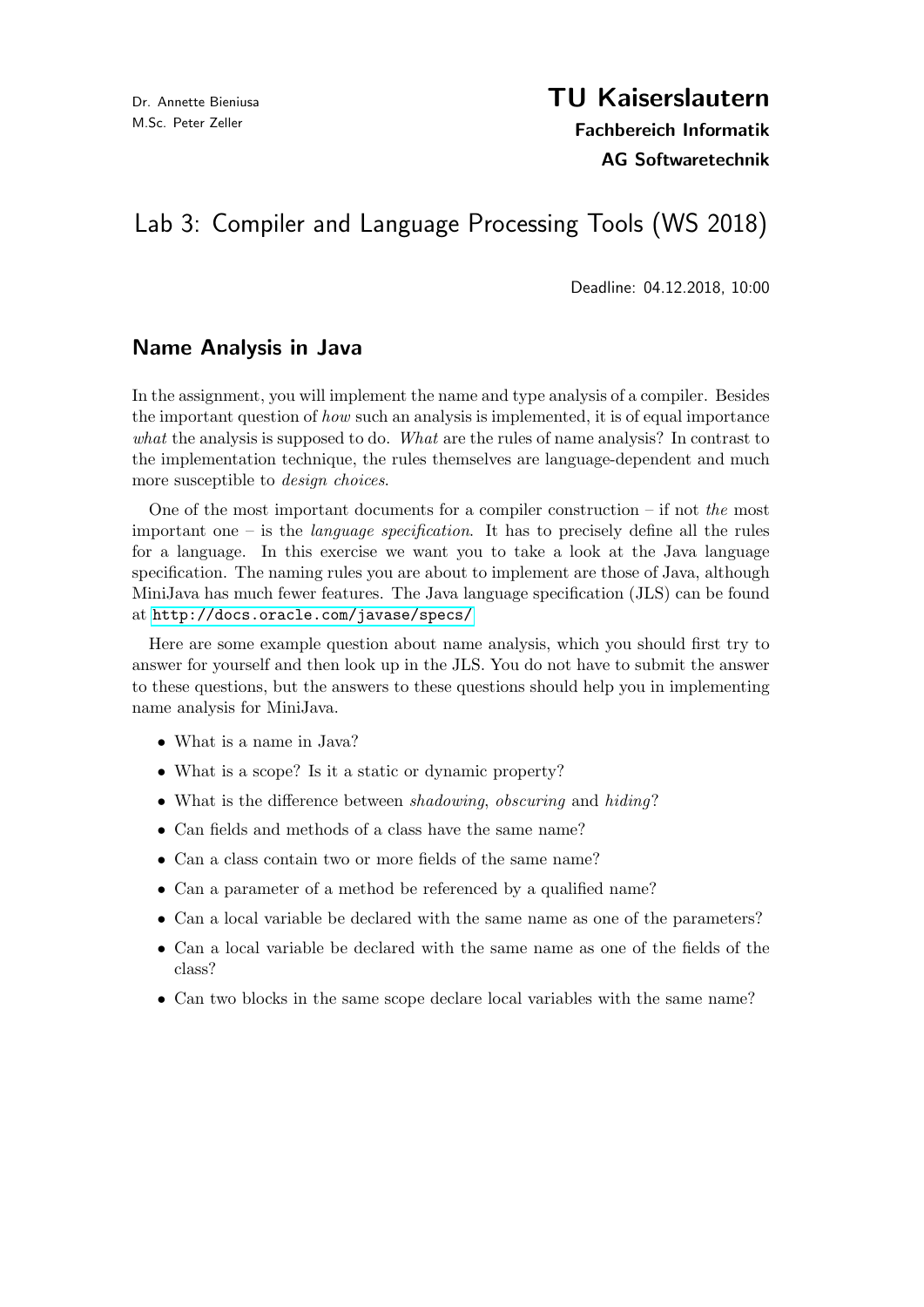#### Project - Part 2 (14 points)

This exercise requires a working solution of the previous exercise. (Please contact us, if you did not manage to complete the last exercise. We will then give you a working parser implementation.) Copy your solution from exercise 2 into a **new folder** named ex3 and solve this exercise in that new folder.

You can find test-cases for this exercise in  $ex3$ \_tests.zip. The test cases consist of files with type errors in the folder testdata/typechecker/error and files without type errors in the folder testdata/typechecker/ok. The tests assume that you have a class Analysis in package analysis, which provides certain methods and constructors. You may adapt the test code to fit to your interface.

- 1. (4 points) Write code to check if the class hierarchy of a given MiniJava program is consistent. In particular, you should check that:
	- a) When a class extends X, then X must be a class declared in the program.
	- b) There are no cycles in the inheritance relation between classes.
	- c) Class names, method names, field names, and parameter names in methods are unique.
- 2. (2 points) Choose a way to represent types in your typechecker and write a method, which checks if one type is a subtype of another type. Explain in your Readme file, how you are representing types.
- 3. (1 point) Check that methods are overridden correctly, i.e. that the signature is compatible with methods in superclasses with the same name.
- 4. (7 points) Write code to do type checking and name analysis on the complete program. You can refer to the type rules described at the end of this sheet and to the Java language specification for the details about checking MiniJava.

Certain information from type checking will be required for the next phase of the project, so make sure that you make at least the following information available for the translation phase:

- For each FieldAccess and VarUse: the declaration of the variable.
- For each MethodCall: the declaration of the method.
- For each NewObject: the declaration of the corresponding class.

Describe in your readme file how you are doing the type checking and how you are going to provide analysis information to the translation phase. In particular explain how you handle different variable scopes.

5. (optional, no points) So far, our type checker performs control-flow insensitive analyses. In contrast, the Java compiler also does control-flow sensitive analyses. For example, in Java a local variable can only be used after it has been initialized. Also return-statements are checked: There cannot be any code after a return statement and every path through the method must have a return statement at the end. Extend your analysis and check these additional constraints. There should be no MiniJava program, which is accepted by your type checker, but rejected by the Java compiler.

How would you extend the formal type rules to include the new constraints?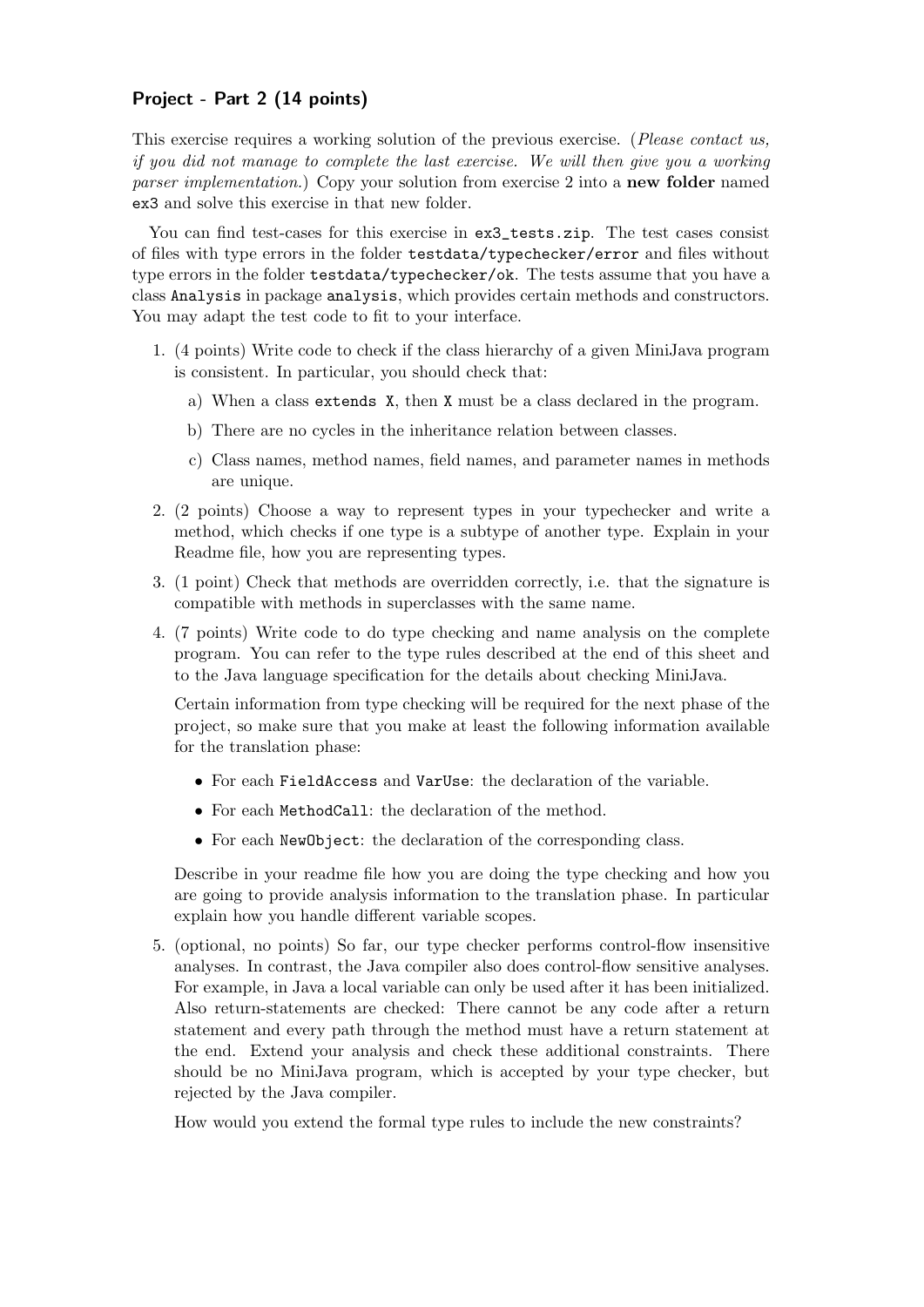#### Theory (4 points)

4. (2 points) Write a formal type rule for a for-loop statement of the following form:

for (int  $i=0$ ; e1; s1) s2

Here, i is an identifier, e0 and e1 are expressions, and s1 and s2 are statements. A concrete example would be:

for (int k=0; k<n; k=k+1) System.out.println(k);

5. (2 points) Write down a derivation for the following type judgement using the rules at the end of this exercise sheet:

 $(return : int[] \mid \vdash_{sl} int[] y; y = new int[2]; y[1] = 1; return y;$ 

You can solve this exercise on paper and submit your solution to your repository as pictures (.jpg, .png, or .pdf format). If you want to typeset your solution in LATEX, you might want to use the mathpartir style to set the type rules.

### Type rules of MiniJava

MiniJava is a strongly typed language with explicit types. This means that the type of every variable and every expression is known at compile-time. Detecting type-errors early (i.e. at compile time) supports programmers in writing (fail-)safe code and enables tool support like sound refactoring and autocompletions.

MiniJava adheres for the most part to the type rules of Java. It provides two basic types for booleans and integers, and two reference types for integer arrays and objects. Moreover, there is a special type null, which is a subtype of every class type and of the array type, and there is the type  $\perp$ , which does not have any values. Types are defined as follows:

$$
\tau ::= \mathtt{int} \mid \mathtt{bool} \mid \tau[] \mid C \mid \mathtt{null} \mid \bot
$$

for all  $C \in dom(CT)$  where the class table  $CT$  is a mapping from class names to class declarations.

There exists a subtype relation  $\prec$  between the types. This relation is reflexive and transitive (but not symmetric). For simplicity, we identify the class name with the class type here.

$$
\frac{\tau_1 \prec \tau}{\tau \prec \tau} (refl) \qquad \frac{\tau_1 \prec \tau_2 \qquad \tau_2 \prec \tau_3}{\tau_1 \prec \tau_3} (trans) \qquad \frac{C \in dom(CT)}{null \prec C} (null-class)
$$
\n
$$
\frac{\text{curl } \prec \tau}{null \prec \tau[]} (null-array) \qquad \frac{CT(C) = \text{class } C \text{ extends } D \{ \dots \}}{C \prec D} (extends)
$$

Remark: One major difference between Java and MiniJava is that MiniJava does not specify Object to be the superclass of all other classes.

Type judgments define whether an expression, a statement, etc. is well-typed. For expressions, we use the type judgment  $\Gamma \vdash_e e : \tau$  to say that an expression e is well-typed in Γ and has type  $\tau$ . The typing context (or type environment) Γ is a set containing all fields and local variables with their respective types which are defined when typing the expression. For a local variable x of type  $\tau$  we have items  $(l, x : \tau) \in \Gamma$ . For a fields, we write  $(f, x : \tau) \in \Gamma$  instead. The environment  $\Gamma$  also contains the return type (we write (return :  $\tau$ )  $\in \Gamma$ ) and the current type of this (written as (this :  $\tau$ )  $\in \Gamma$ ).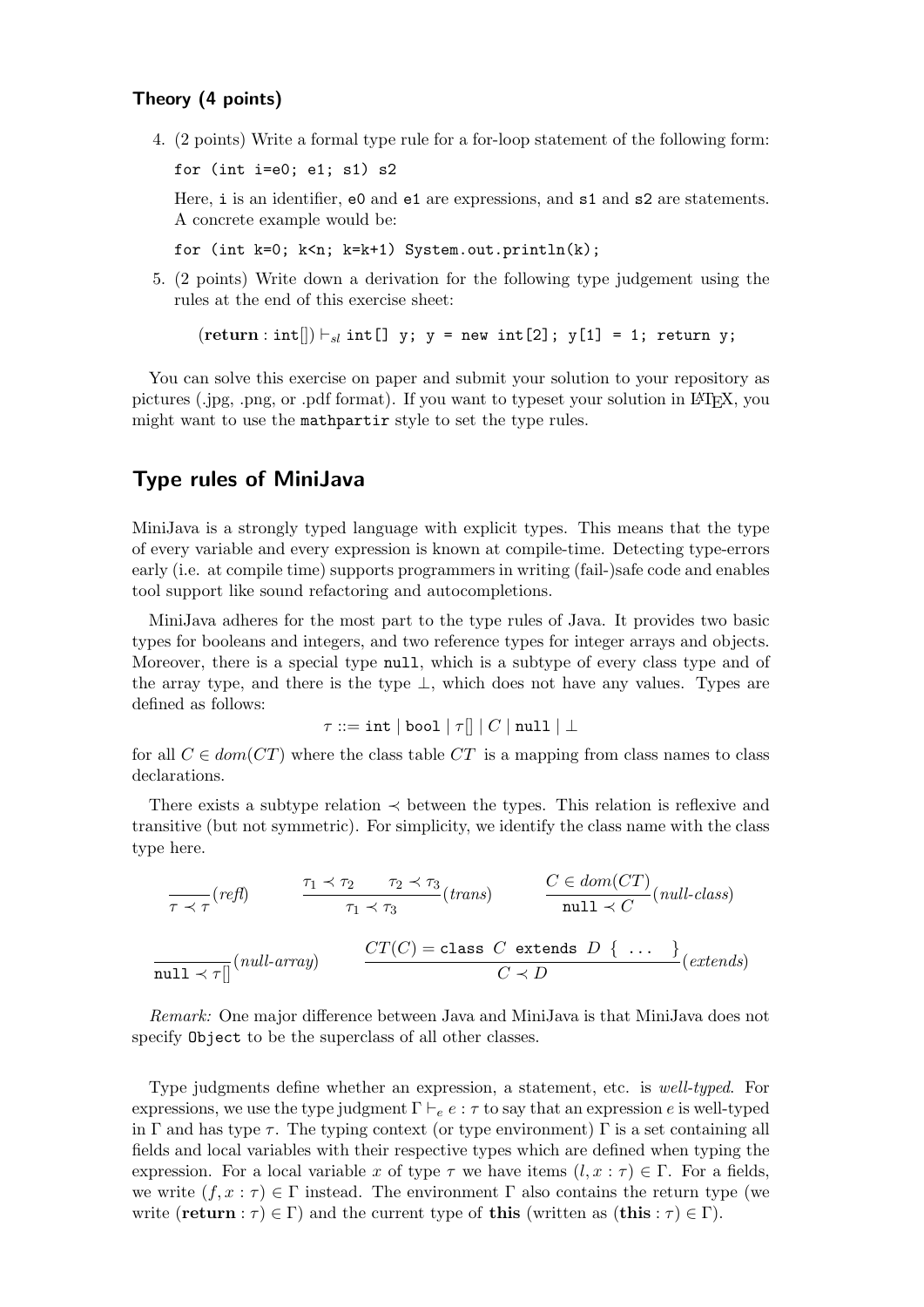For expressions we have the following type rules:

$$
\frac{\Gamma\vdash_e e_1: \text{int} \quad \Gamma\vdash_e e_2: \text{int}}{\Gamma\vdash_e e_1 + e_2: \text{int}}(plus) \qquad \frac{\Gamma\vdash_e e_1: \text{int} \quad \Gamma\vdash_e e_2: \text{int}}{\Gamma\vdash_e e_1 + e_2: \text{int}}(minus) \qquad \frac{\Gamma\vdash_e e_1: \text{int} \quad \Gamma\vdash_e e_2: \text{int}}{\Gamma\vdash_e e_1 + e_2: \text{int}}(div) \qquad \frac{\Gamma\vdash_e e_1: \text{int} \quad \Gamma\vdash_e e_2: \text{int}}{\Gamma\vdash_e e_1 + e_2: \text{int}}(div) \qquad \frac{\Gamma\vdash_e e_1: \text{int} \quad \Gamma\vdash_e e_2: \text{int}}{\Gamma\vdash_e e_1 + e_2: \text{bool}}(les) \qquad \frac{\Gamma\vdash_e e_1: \text{int} \quad \Gamma\vdash_e e_2: \text{bool}}{\Gamma\vdash_e e_1 = e_2: \text{bool}}(es) \qquad \frac{\Gamma\vdash_e e: \text{bool}}{\Gamma\vdash_e e_1 = e_2: \text{bool}}(neg) \qquad \frac{\Gamma\vdash_e e: \text{bool}}{\Gamma\vdash_e e_1 = e_2: \text{bool}}(neg) \qquad \frac{\Gamma\vdash_e e: \text{int}}{\Gamma\vdash_e e_1 = e_2: \text{int}}(uminus) \qquad \frac{\Gamma\vdash_e e: \text{int}}{\Gamma\vdash_e e_1 = e_2: \text{int}}(array\text{-}lookup)}{\Gamma\vdash_e e_1 = e_2: \text{int}}(mminus) \qquad \frac{\Gamma\vdash_e e: C \quad (f, x: \tau) \in \text{fields}(C)}{\Gamma\vdash_e e. \text{length}: \text{int}}(med) \qquad \frac{\Gamma\vdash_e e: C \quad (f, x: \tau) \in \text{fields}(C)}{\Gamma\vdash_e e. \text{length}}(med)}{\Gamma\vdash_e e. \text{int}}(field \text{-}access) \qquad \frac{\text{return}(T(m, C) = \tau \quad \forall i \in \{1, \dots, n\}}{\Gamma\vdash_e e.m(e_1, \dots, e_n): \tau} (method \text{-}call) \qquad \frac{\left(\cdot, id : \tau\right) \in \Gamma}{
$$

Because statements do not have a type in MiniJava, we use a different judgment,  $\Gamma \vdash_s s$ , to denote well-typed statements and  $\Gamma \vdash_{sl} s$  for well-typed lists of statements. To handle local variable declarations, we interpret a sequence of statements  $s_1; s_2; \ldots s_n$ as being either the empty sequence  $\epsilon$  or as consisting of one statement followed by a sequence of statements:  $s_1; (s_2; \ldots; s_n)$ . This way, we can split off the first statement and handle it differently, if it is a variable declaration.

We use the notation "Γ,  $(.,x,\tau)$ " to denote the updated type environment Γ, were all previous entries for x have been removed and replaced by the mapping  $(0, x, \tau)$ .

The corresponding type rules then have the following form:

$$
\frac{\Gamma,(l,x:\tau) \vdash_{sl} s \qquad \forall_{\tau'} : (l,x:\tau') \notin \Gamma}{\Gamma \vdash_{sl} \tau x; s} (var-decl) \qquad \frac{\Gamma \vdash_{s} s \qquad \Gamma \vdash_{sl} r}{\Gamma \vdash_{sl} s; r} (seq)
$$
\n
$$
\frac{\Gamma \vdash_{sl} s}{\Gamma \vdash_{sl} \epsilon} (empty) \qquad \frac{\Gamma \vdash_{sl} s}{\Gamma \vdash_{s} \{s\}} (block) \qquad \frac{\Gamma \vdash_{e} e : \text{bool} \qquad \Gamma \vdash_{s} s_{1} \qquad \Gamma \vdash_{s} s_{2}}{\Gamma \vdash_{s} \text{ if } (e) s_{1} \text{ else } s_{2}} (if)
$$
\n
$$
\frac{\Gamma \vdash_{e} e : \text{bool} \qquad \Gamma \vdash_{s} s}{\Gamma \vdash_{s} \text{while } (e) \text{ do } s} (while)
$$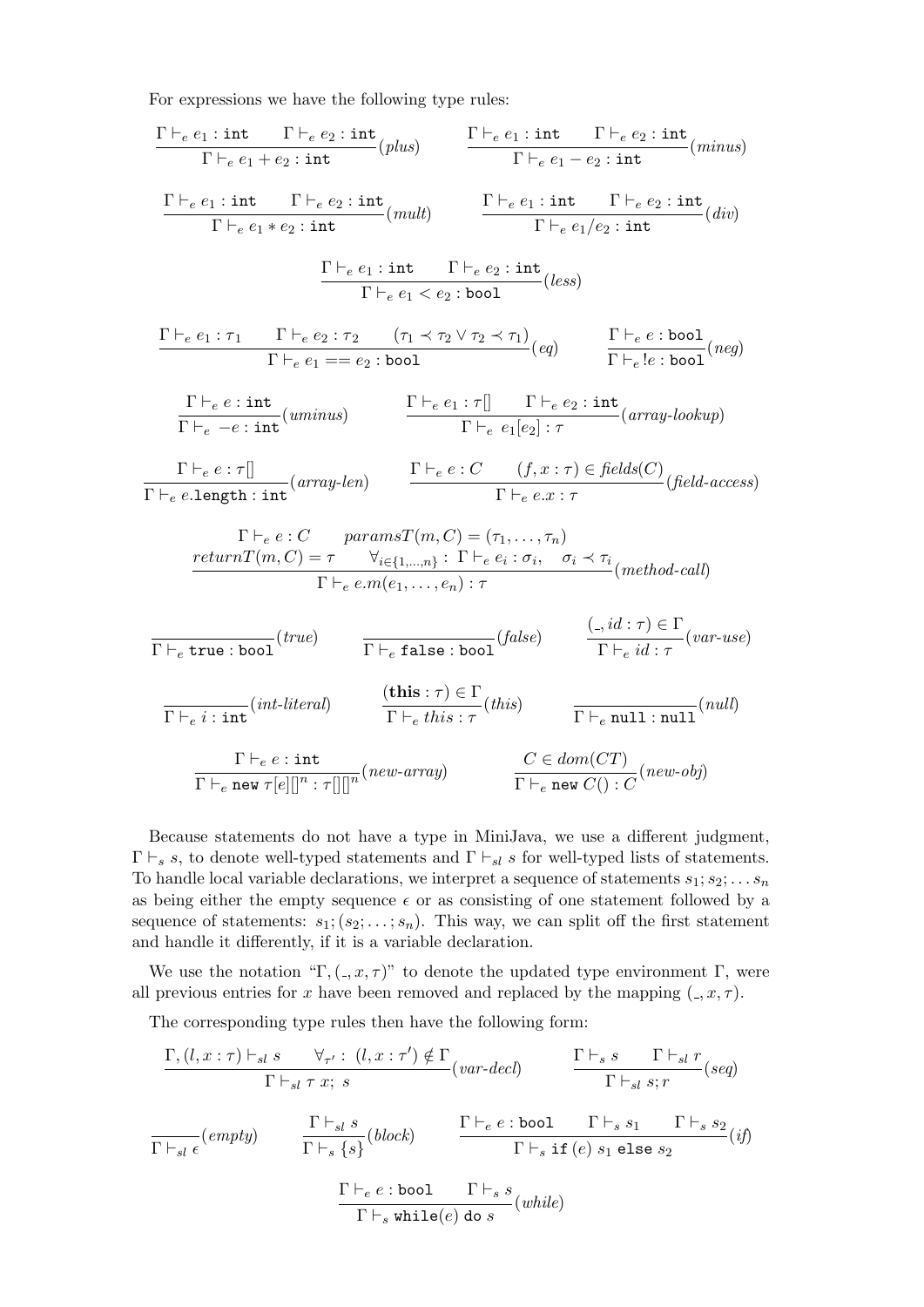$$
\frac{\Gamma \vdash_e e : \tau_1 \qquad \tau_1 \prec \tau_2 \qquad (\text{return} : \tau_2) \in \Gamma}{\Gamma \vdash_s \text{ return } e;}
$$
\n
$$
\frac{\Gamma \vdash_e e : \text{int}}{\Gamma \vdash_s \text{ System.out.println}(e);} (print)
$$
\n
$$
\frac{\Gamma \vdash_e e : \tau \qquad \text{Expression } e \text{ allowed as statement}}{\Gamma \vdash_s e;}
$$
\n
$$
\frac{\Gamma \vdash_e e_1 : \tau_1 \qquad \Gamma \vdash_e e_2 : \tau_2 \qquad \tau_2 \prec \tau_1}{\Gamma \vdash_s e_1 = e_2;}
$$
\n(assign)

Further, a class is well-typed if all its methods are well-typed. A method is well-typed if its body is well-typed. When type-checking a class or method, this must be entered with the correct type in the typing context  $\Gamma$ , as well as all fields of the class and the respective formal parameters and local variables of the method. These additional conditions are given below:

To increase readability, we use  $\bar{x}$  to denote the sequence  $x_1, \ldots, x_n$ , where all  $x_i$  have different names. Similarly,  $\overline{(f, x : \tau)}$  stands for  $(f, x_1 : \tau_1), \ldots, (f, x_n : \tau_n)$ , and so on.

#### Class typing

$$
(l, p: \bot) \vdash_s s
$$
\n
$$
\vdash_c \text{class } C \text{ {public static void main (String[] } p) s }^{\text{(main-class)}}
$$
\n
$$
\frac{\forall_{m_i \in \overline{m} : \overline{(f, x: \tau)}, (\text{this}: C) \vdash_m m_i}{\vdash_c \text{ class } C \text{ { } \overline{\tau} \overline{x}; \overline{m} \text{ }}} (class-no-extends)}
$$
\n
$$
\frac{\forall_{m_i \in \overline{m} : \text{ fields}(C), (\text{this}: C) \vdash_m m_i \quad \forall_{m_i \in \overline{m} : \text{ override}(m_i, C, D)}}{\vdash_c \text{ class } C \text{ extends } D \text{ { } \overline{\tau} \overline{x}; \overline{m} \text{ }}} (class)
$$

Method typing

$$
\frac{\Gamma,(l,p:\tau),(\textbf{return}:\tau) \vdash_s s}{\Gamma \vdash_m \tau m \;(\overline{\tau p}) \;s}(\textit{method})
$$

Auxiliary definitions

$$
\frac{CT(C) = \text{class } C \left\{ \overline{\tau x}; \overline{m} \right\}}{fields(C) = \overline{(f, x : \tau)}} (fields1)
$$

$$
\frac{CT(C) = \text{class } C \text{ extends } D \{\overline{\tau x}; \ \overline{m}\}}{fields(C) = fields(D), \overline{(f, x : \tau)}} (fields2)
$$

$$
def(m, D) \implies
$$
  
return $T(m, C) \prec return T(m, D)$ , 
$$
paramsT(m, C) = paramsT(m, D)
$$
  
override $(m, C, D)$ 

$$
\frac{CT(C) = \text{class } C \left\{ \overline{\tau} \overline{x}; \ \overline{m} \right\} \qquad m \ \text{defined in } \overline{m}}{\text{def}(m, C)} \left( \text{def1} \right)
$$